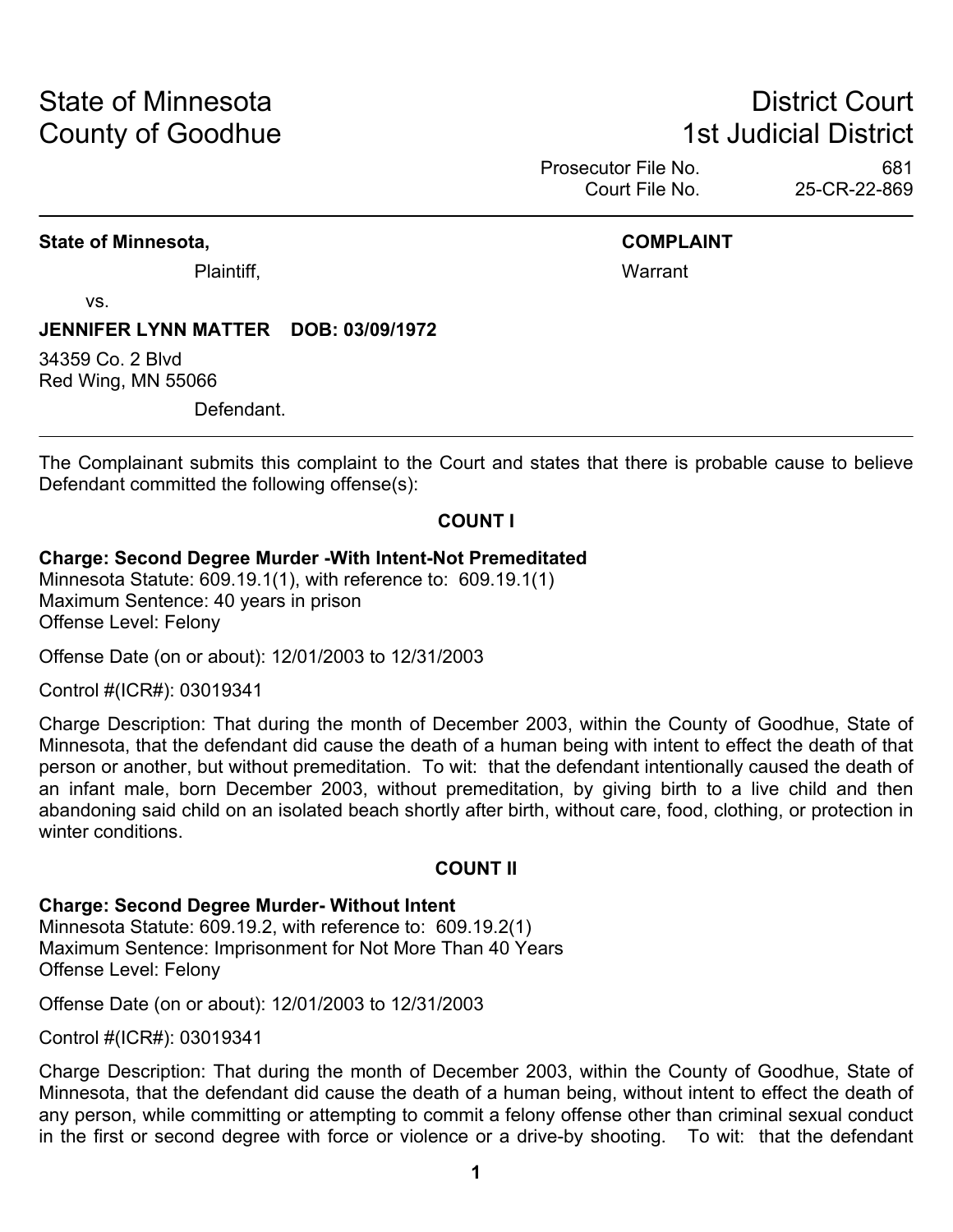caused the death of an infant male, born December 2003, without intent, by committing or attempting to commit the felony offense of Neglect or Endangerment of a Child by intentionally or recklessly causing and/or permitting the child to be placed in a situation likely to substantially harm the child's physical, mental, or emotional health or cause the child's death. Said child was born alive and shortly after the birth the defendant placed the child in a situation likely to cause the child's death by abandoning the infant on an isolated beach without care, food, clothing, or protection in winter conditions.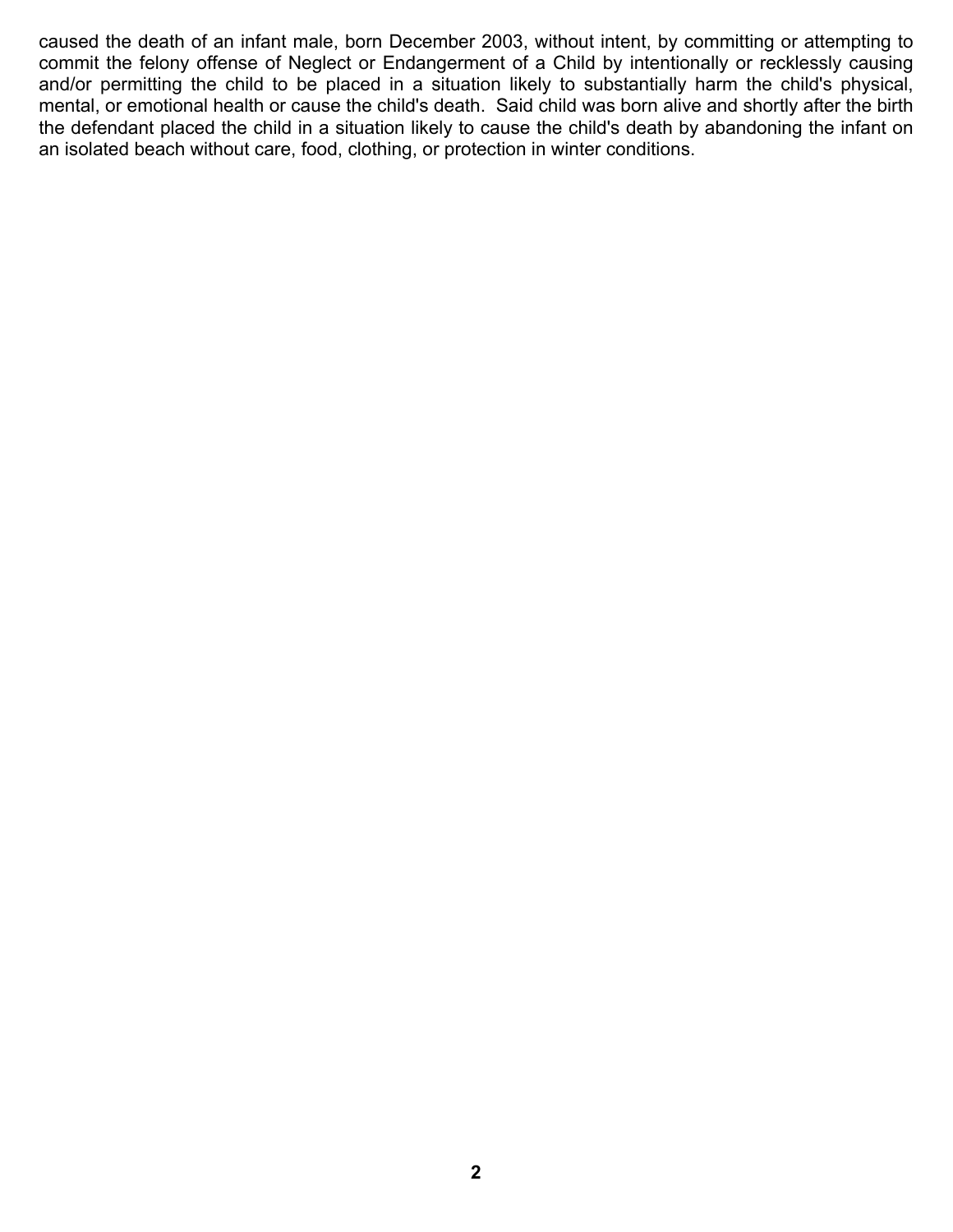# **STATEMENT OF PROBABLE CAUSE**

The Complainant states that the following facts establish probable cause:

On November 4, 1999, at approximately 1:13 p.m., officers from the Goodhue County Sheriff's Office and Red Wing Police Department were dispatched to the small boat harbor, located on Levee Road along the Mississippi River in the City of Red Wing, Goodhue County, State of Minnesota in response to a report of a deceased infant found floating in the river near the boathouses. One witness at the scene reported that he was in his boat and saw something floating in the river by the boathouses near the shoreline and wanted to figure out what it was. The witness reported that he got closer and saw that it was a white towel. Thinking that it was a towel from his boat, he reached out, picked it up, and an infant child fell out of it. In response the male dropped the towel into the water and then directed the infant's body towards the shore before calling 911. Responding officers observed that the child appeared to be a newborn with the umbilical cord still attached.

An autopsy of the infant female child was conducted at the Minnesota Regional Coroner's Office by Dr. Lindsey Thomas, M.D. A report, dated November 11, 1999, concluded that the infant was a well-developed term female with no congenital abnormalities or obvious injuries. The report further documented that all internal organs and cavities showed change of early decomposition. Finally, the coroner determined that the manner of death was homicide and that the cause of death was undetermined.

On December 7th, 2003, at approximately 12:52 p.m., officers from the Goodhue County Sheriff's Department were dispatched to Methodist Beach, located along the shoreline of the Mississippi River, located in Florence Township, Goodhue County, State of Minnesota, in response to a report of a deceased, unclothed, infant male found on the beach. Upon arriving the responding officers learned that a group of four teenage girls had discovered the baby while driving through the parking lot of the beach area. The unclothed infant male was lying on the water's edge with his umbilical cord attached and wrapped around the middle of his body.

On December 8, 2003, an autopsy of the infant male child was conducted at the Minnesota Regional Coroner's Office by Dr. Lindsey C. Thomas MD. The autopsy documented that the infant was a full term newborn male infant who was probably born alive. Additional findings noted blunt force head injuries, possibly due to the birth process, including multiple small areas of subgaleal hemorrhage, scant left subdural hemorrhage, and intraparenchymal cerebral hemorrhage. No congenital anomalies were noted and there were early decomposition changes. The coroner determined that the manner of death was homicide and that the cause of death was undetermined.

From 1999 to present day, law enforcement officers followed up on countless investigative leads related to both infants. The investigation included DNA comparisons completed by the FBI (2004) and the Minnesota BCA (2007) that concluded that the 1999 and 2003 infants were related. In September 2020, Investigator Jon Huneke of the Goodhue County Sheriff's Department was assigned to investigate the cold cases. Investigative leads related to genetic genealogy directed officers to two persons of interest who could possibly related to the 1999 infant. On June 30, 2021, the Minnesota BCA Crime Lab compared DNA samples and was able to identify the biological father of the 1999 infant female (identified as Adult Male, dob 08/18/1975). Officers continued to follow up on investigative leads and determined that Jennifer Lynn Matter, dob 03/09/1972, the defendant herein, was a person of interest.

On April 25, 2022, Investigator Jon Huneke and Special Agent Brittany Carstensen of the Minnesota BCA went to the residence of the defendant and conducted an interview. The entire interview was recorded.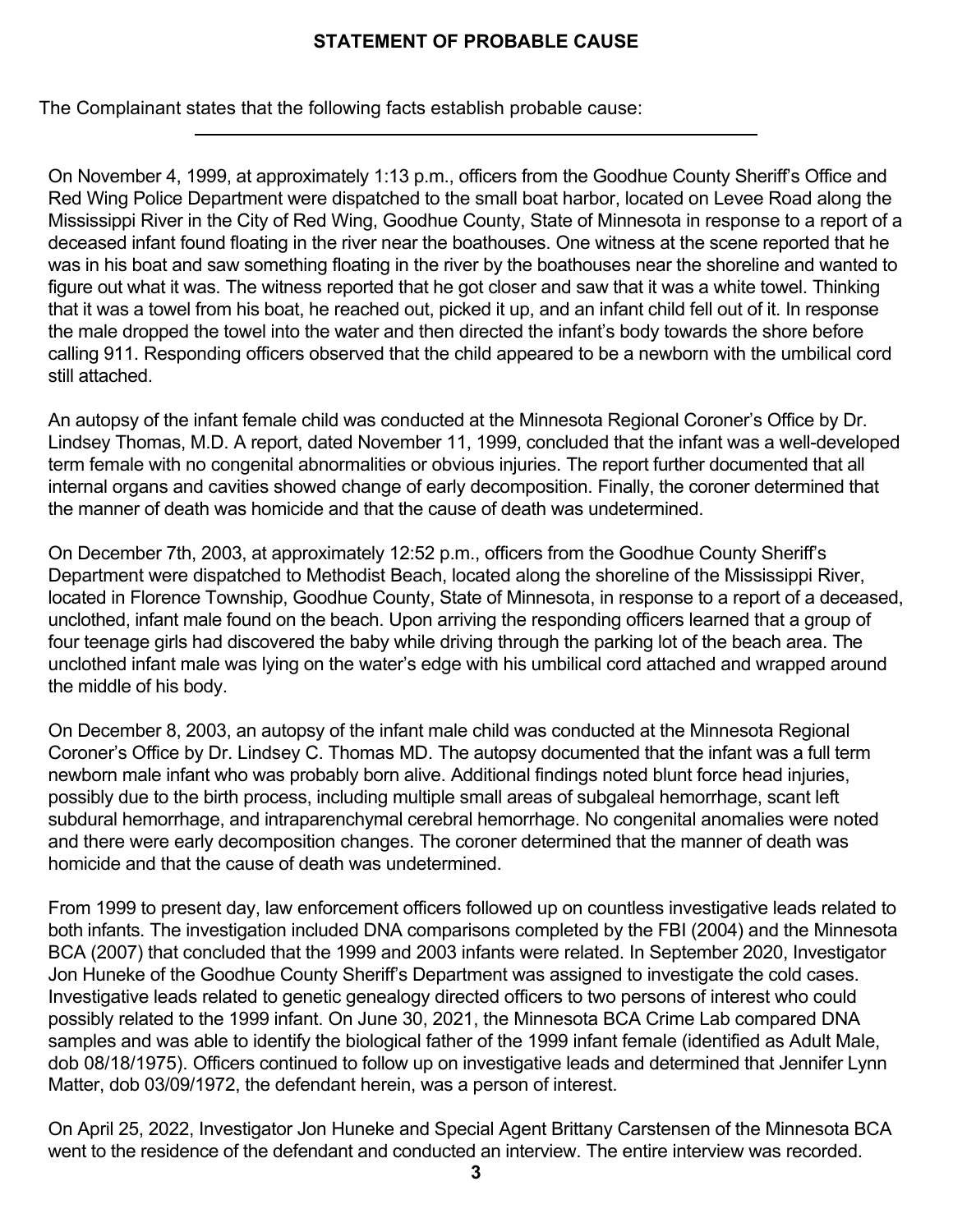Matter agreed to speak with the officers and invited them inside the residence. During the approximately one hour interview, Jennifer Matter was questioned about her knowledge about the 1999 deceased infant. Matter denied being the mother of the deceased child and also denied being pregnant during that time frame. Officers asked Jennifer Matter for a voluntary DNA sample and she declined. On May 1, 2022, Investigator Jon Huneke applied for and received a search warrant for a sample of DNA from Jennifer Lynn Matter, dob 03/09/1972.

On May 2, 2022, Investigator Huneke and Special Agent Carstensen executed the search warrant and collected a DNA sample from Jennifer Lynn Matter, dob 03/09/1972. The officers again attempted to speak with Matter about the two infants. Matter again denied knowing anything about the deceased infants.

The known DNA sample of the defendant was submitted to the Minnesota BCA for analysis and then compared with the DNA results of those of the 1999 infant female. The results stated in part that: "Based upon the above results, the most conservative estimate indicates that the genetic results obtained from the unidentified female infant are 600 million times more likely to occur in a biological mother of the infant than in someone unrelated to the infant. This is very strong evidence to support the biological relationship between Jennifer Lynn Matter and the unidentified female infant as being a biological mother-child relationship. …". Forensic scientists also conducted a kinship analysis using the nuclear DNA results to determine biological parents-offspring relationship between the defendant and Adult Male, dob 08/18/1975, and determined that "… the genetic results obtained from the unidentified female infant are 170 quintillion times more likely to occur in the biological mother and biological father of the infant than individuals unrelated to the infant."

The known DNA profile of Jennifer Lynn Matter, dob 03/09/1972, was also compared against the nuclear DNA results from the unidentified male infant (2003 baby). The results stated in part that "… the genetic results obtained from the unidentified male infant are 8.3 million times more likely to occur in a biological child of Jennifer Lynn Matter than in someone unrelated to Jennifer Lynn Matter."

On May 5, 2022, at approximately 2:46 p.m., Investigator Huneke and Special Agent Carstensen interviewed Jennifer Lynn Matter, dob 03/09/1972, the defendant herein, at her residence. The officers were invited inside and confirmed that she is under no obligation to talk to them. When asked to explain what was going on in her life in 1999, she said that she was in a bad mental state. She stated that she was in and out of jail, drinking too much, doing a lot of stupid things, and had experienced chaotic life circumstances for a long time. She stated that she was not aware that she was pregnant and that when she was on her way to drop off her kids (age 2 and 5) at school and daycare, that she started bleeding.

Matter stated that after dropping off the kids that she returned to her home in Red Wing, Minnesota, and gave birth in the bathroom. Matter stated that the baby was born blue, was not breathing, and was not crying so she freaked out. Matter stated that she knows that she should have gotten help but that her mind was not there. Matter stated that she was scared and wrapped the baby in a towel while trying to figure out what to do. Matter estimated about one day passed but was not sure as she was drinking heavily. She stated that she never told anyone what happened. Matter stated that she drove the baby to Bay Point Park in the middle of the night, put her in the water near the boathouses, and walked away. Matter stated that a few days later that she heard that the baby had been found.

During the interview officers asked Matter to tell them about the second baby. Initially Matter stated that she did not remember a second baby. Later on in the interview, Matter spontaneously stated "it was in Frontenac" (Goodhue County, Minnesota). She explained that she was "almost positive" that she was at the public beach by herself when she went into labor. Matter stated that at that time she was living in Red Wing, Minnesota, and that she went to the beach to be alone because she was trying to lay low because she had an arrest warrant and believed cops were looking for her. Matter stated that she did not remember if she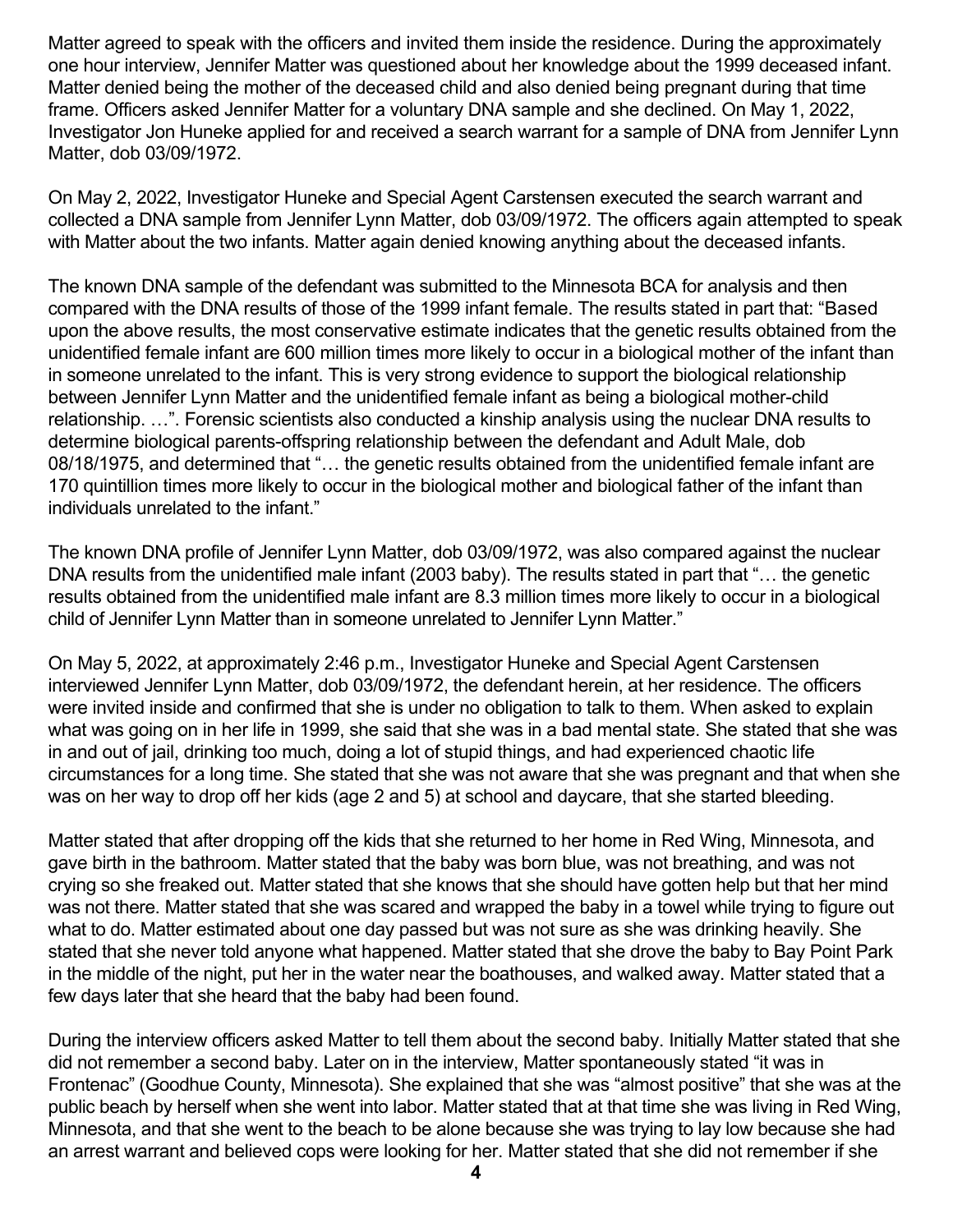wrapped the second baby up in a towel or a blanket. Matter stated that it was dark outside, it was cold, that she did not look to see the gender of the child, and that she remembered leaving the baby on the beach before driving away. Matter later told SA Carstensen the baby was breathing fine and it may have been crying but she didn't remember it. Matter stated that she did not call 911 but hoped that someone in the nearby houses would find the baby. Matter said she felt the 2003 infant moving a little bit while it was inside of her stomach. Matter did not tell anyone about the 2003 baby as that was not really something someone would want to talk about. Matter said she did not think of or plan to leave the baby somewhere safe after it was born and that she didn't think she knew what she was going to do. Matter stated she did not go to Frontenac knowing she was in labor. Matter stated that during the pregnancy that she never intended to keep the baby, that she did not receive any prenatal care, and that she considered other options like adoption but had no plans to leave him somewhere safe after the birth.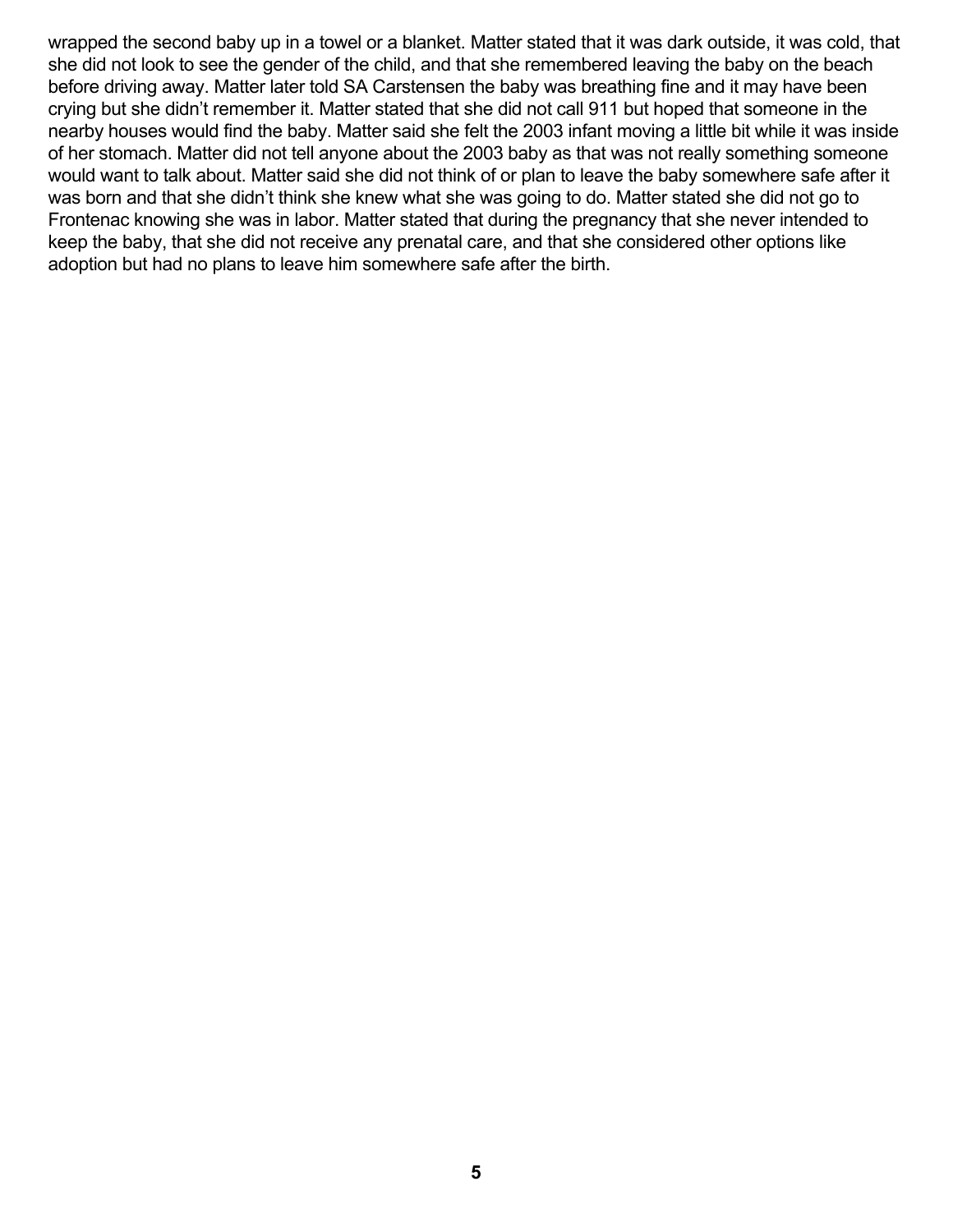# **SIGNATURES AND APPROVALS**

Complainant requests that Defendant, subject to bail or conditions of release, be: (1) arrested or that other lawful steps be taken to obtain Defendant's appearance in court; or (2) detained, if already in custody, pending further proceedings; and that said Defendant otherwise be dealt with according to law.

Complainant declares under penalty of perjury that everything stated in this document is true and correct. Minn. Stat. § 358.116; Minn. R. Crim. P. 2.01, subds. 1, 2.

**Complainant** Jonathan Huneke **Electronically Signed:** Investigator 430 W 6th Street Red Wing, MN 55066 Badge: 173

05/06/2022 03:53 PM Goodhue County, Minnesota

Being authorized to prosecute the offenses charged, I approve this complaint.

| <b>Prosecuting Attorney</b> Stephen F. O'Keefe |                                 |  |  |  |
|------------------------------------------------|---------------------------------|--|--|--|
|                                                | <b>Assistant Goodhue County</b> |  |  |  |
|                                                | Attorney II                     |  |  |  |
|                                                | 454 West Sixth Street           |  |  |  |
|                                                | Red Wing, MN 55066              |  |  |  |
|                                                | $(651)$ 267-4950                |  |  |  |
|                                                |                                 |  |  |  |

**Electronically Signed:** 05/06/2022 03:49 PM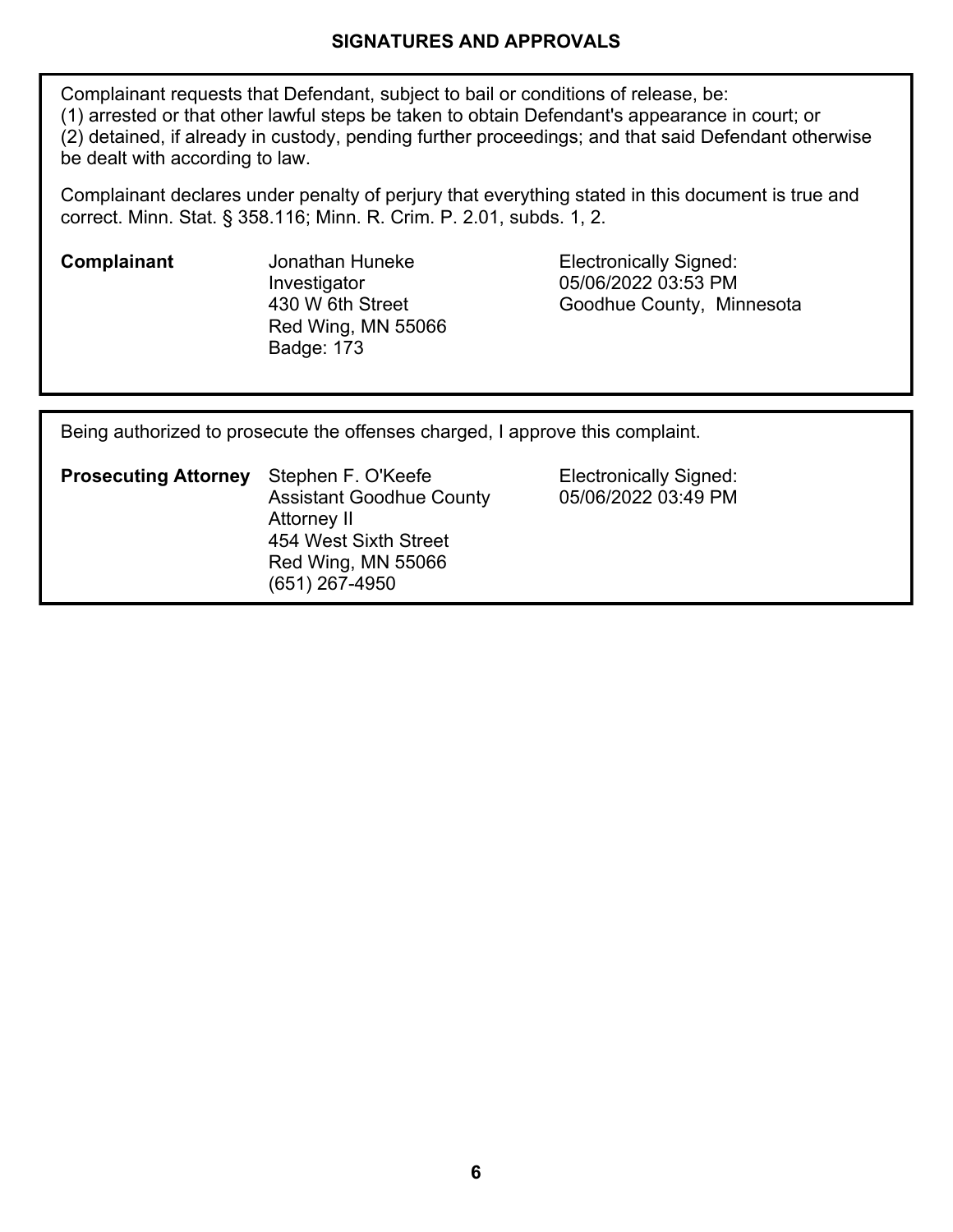# **FINDING OF PROBABLE CAUSE**

From the above sworn facts, and any supporting affidavits or supplemental sworn testimony, I, the Issuing Officer, have determined that probable cause exists to support, subject to bail or conditions of release where applicable, Defendant's arrest or other lawful steps be taken to obtain Defendant's appearance in court, or Defendant's detention, if already in custody, pending further proceedings. Defendant is therefore charged with the above-stated offense(s).

| <b>SUMMONS</b> |
|----------------|
|----------------|

THEREFORE YOU, THE DEFENDANT, ARE SUMMONED to appear as directed in the Notice of Hearing before the above-named court to answer this complaint.

IF YOU FAIL TO APPEAR in response to this SUMMONS, a WARRANT FOR YOUR ARREST shall be issued.



To the Sheriff of the above-named county; or other person authorized to execute this warrant: I order, in the name of the State of Minnesota, that the Defendant be apprehended and arrested without delay and brought promptly before the court (if in session), and if not, before a Judge or Judicial Officer of such court without unnecessary delay, and in any event not later than 36 hours after the arrest or as soon as such Judge or Judicial Officer is available to be dealt with according to law.

*Execute in MN Only* **X** *Execute Nationwide Execute in Border States*



Since the Defendant is already in custody, I order, subject to bail or conditions of release, that the Defendant continue to be detained pending further proceedings.

Bail: \$ Conditions of Release:

This complaint, duly subscribed and sworn to or signed under penalty of perjury, is issued by the undersigned Judicial Officer as of the following date: May 6, 2022.

**Judicial Officer** Douglas Bayley

Judge

Electronically Signed: 05/06/2022 04:02 PM

Sworn testimony has been given before the Judicial Officer by the following witnesses:

| <b>COUNTY OF GOODHUE</b><br><b>STATE OF MINNESOTA</b> |                                                                                                                                                                                                  |
|-------------------------------------------------------|--------------------------------------------------------------------------------------------------------------------------------------------------------------------------------------------------|
| <b>State of Minnesota</b><br>Plaintiff<br>VS.         | LAW ENFORCEMENT OFFICER RETURN OF SERVICE<br>I hereby Certify and Return that I have served a copy of this Warrant<br>upon the Defendant herein named.<br>Signature of Authorized Service Agent: |
| <b>Jennifer Lynn Matter</b><br>Defendant              |                                                                                                                                                                                                  |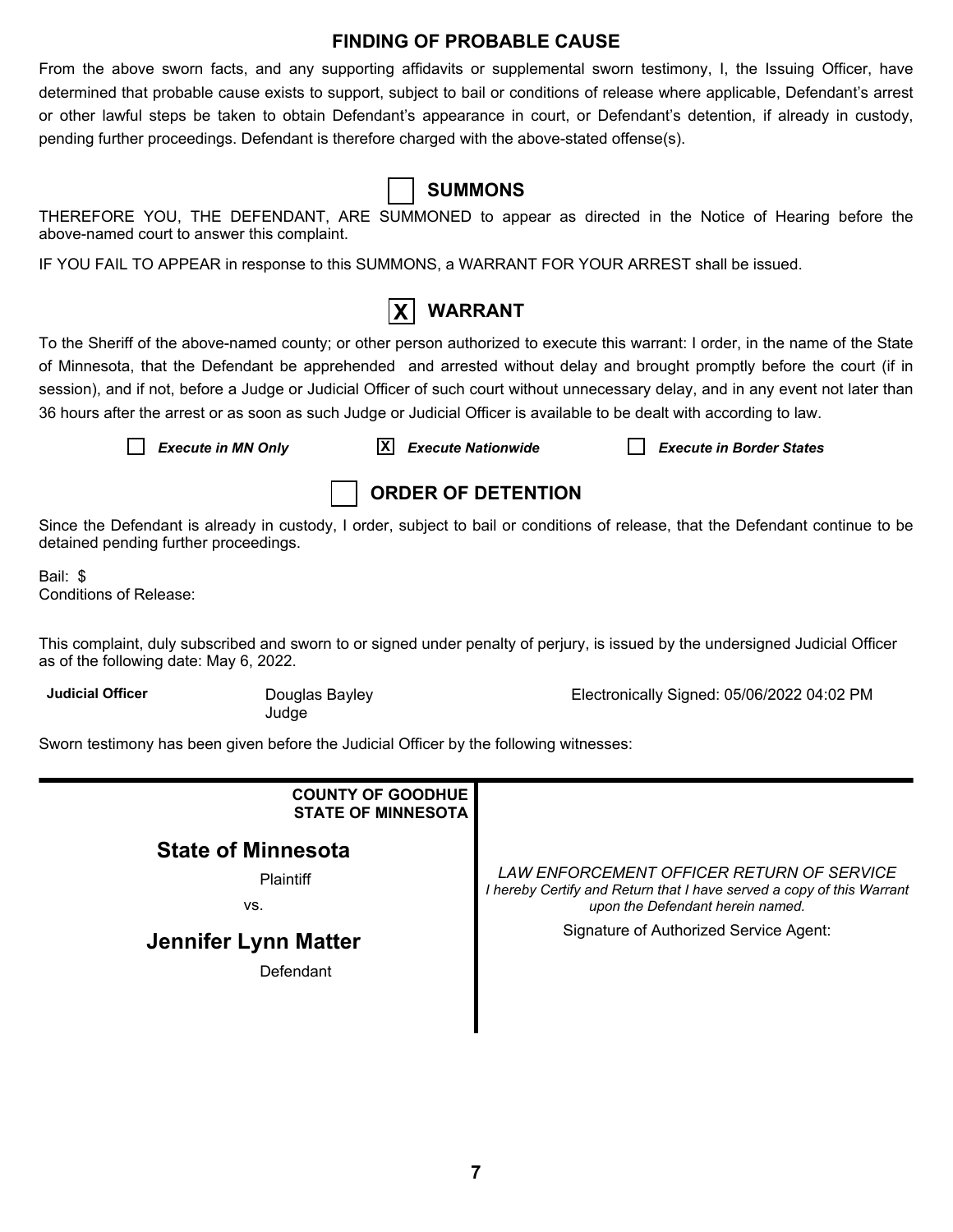# **DEFENDANT FACT SHEET**

| Name:                                                   | Jennifer Lynn Matter                   |  |  |  |
|---------------------------------------------------------|----------------------------------------|--|--|--|
| DOB:                                                    | 03/09/1972                             |  |  |  |
| Address:                                                | 34359 Co. 2 Blvd<br>Red Wing, MN 55066 |  |  |  |
| Alias Names/DOB:                                        |                                        |  |  |  |
| SID:                                                    |                                        |  |  |  |
| Height:                                                 |                                        |  |  |  |
| Weight:                                                 |                                        |  |  |  |
| <b>Eye Color:</b>                                       |                                        |  |  |  |
| <b>Hair Color:</b>                                      |                                        |  |  |  |
| Gender:                                                 | <b>FEMALE</b>                          |  |  |  |
| Race:                                                   |                                        |  |  |  |
| <b>Fingerprints Required per Statute:</b>               | Yes                                    |  |  |  |
| <b>Fingerprint match to Criminal History Record: No</b> |                                        |  |  |  |
| Driver's License #:                                     | D024044477006<br>(MN)                  |  |  |  |
| <b>Alcohol Concentration:</b>                           |                                        |  |  |  |